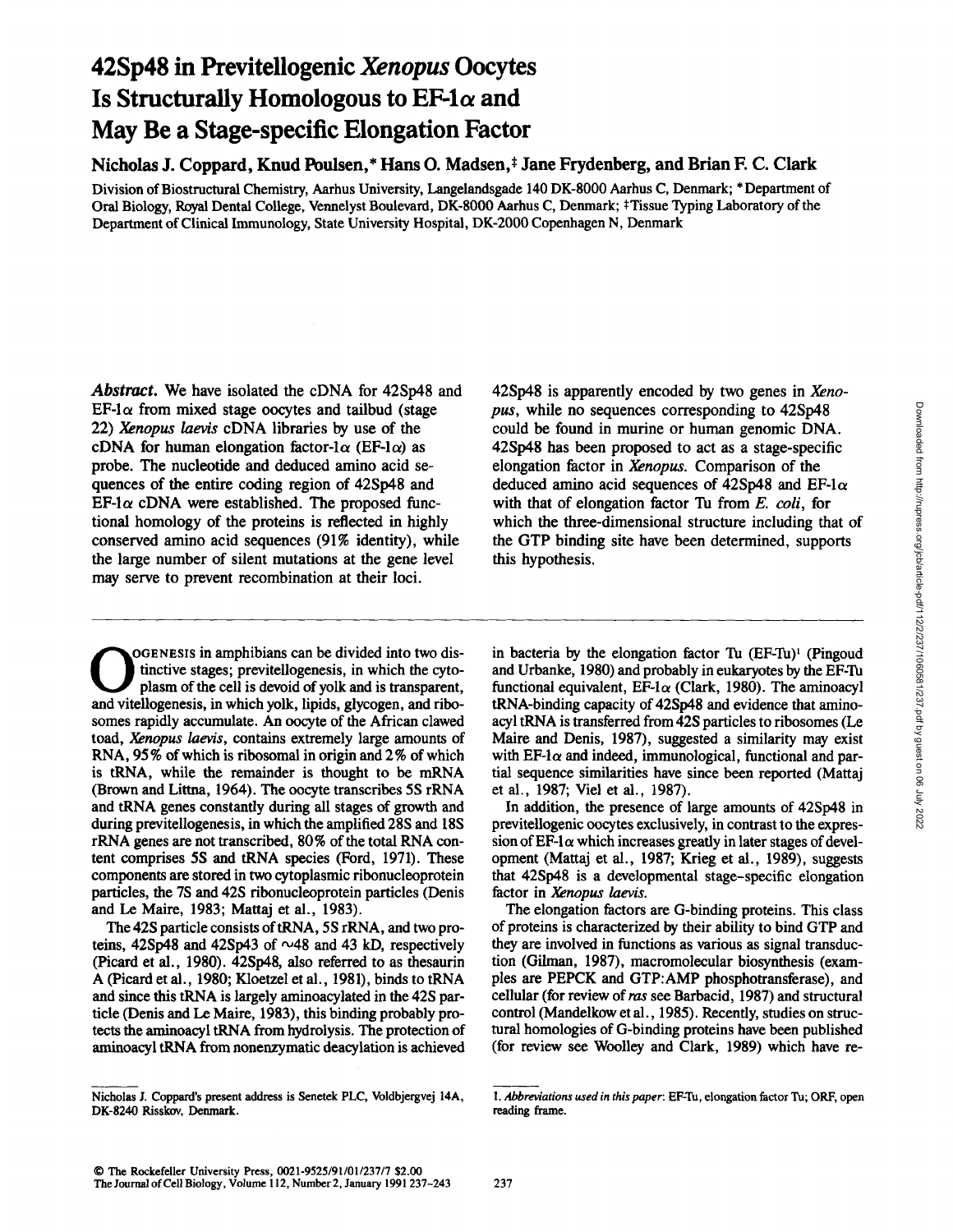|                                                                                                     | $P48-2$<br>$P48-1$ | <b>TCTGCTGTTGTCTAGTGCTCGCGGCCAAC</b>      |  |  |  |
|-----------------------------------------------------------------------------------------------------|--------------------|-------------------------------------------|--|--|--|
|                                                                                                     | $xEF-1\alpha$      | <b>TCTAATTAAT***CA</b>                    |  |  |  |
|                                                                                                     | 50                 |                                           |  |  |  |
| ATGGGAAAGGAAAAGATTCACATTAACATCGTTGTGATCGGGCATGTGGACTCGGGCAAGTCCACCACAACCGGCCATCTCATCTACAAA P48-2    |                    |                                           |  |  |  |
|                                                                                                     |                    |                                           |  |  |  |
| 100                                                                                                 | 150                |                                           |  |  |  |
|                                                                                                     |                    |                                           |  |  |  |
|                                                                                                     |                    |                                           |  |  |  |
| 200                                                                                                 |                    | 250                                       |  |  |  |
| GATAAGTTGAAAGCAGAGCGGGAACGTGGCATAACCATCGATATTTCCTTGTGGAAGTTTGAGACTGGAAAGTATTATATCACCATTATT_P48-2    |                    |                                           |  |  |  |
|                                                                                                     |                    |                                           |  |  |  |
| 300                                                                                                 |                    | 350                                       |  |  |  |
| GATGCTCCTGGCCACAGAGACTTCATCAAAAACATGATTACTGGCACTTCTCAGGCTGACTGTGCTGTGCTCATTGTTGCTGGTGGTGTT P48-2    |                    |                                           |  |  |  |
|                                                                                                     |                    |                                           |  |  |  |
| 400                                                                                                 |                    | 450                                       |  |  |  |
| GGAGAATTTGAGGCTGGTATCTCTAAAAATGGACAGACCCGGGAACATGCTCTCTTGGCGTTCACCCTAGGTGTCAAGCAGCTTATAATT P48-2    |                    |                                           |  |  |  |
|                                                                                                     |                    | **A**T***************************** P48-1 |  |  |  |
|                                                                                                     |                    |                                           |  |  |  |
| 500                                                                                                 |                    |                                           |  |  |  |
| GGAGTTAACAAAATGGACTCCACTGAGCCTCCTTTTAGCCAGAAAAGGTTTGAAGAAATTACTAAAGAAGTCAGTGCCTACATTAAGAAG P48-2    |                    |                                           |  |  |  |
|                                                                                                     |                    |                                           |  |  |  |
| 550                                                                                                 | 600                |                                           |  |  |  |
| ATTGGCTACAACCCAGCGACCGTTCCATTTGTGCCAATATCTGGATGGCATGGAGACAACATGCTGGAGGCTAGCACCAATATGCCCTGG P48-2    |                    |                                           |  |  |  |
|                                                                                                     |                    |                                           |  |  |  |
|                                                                                                     |                    |                                           |  |  |  |
| 650                                                                                                 |                    | 700                                       |  |  |  |
| TTTAAAGGCTGGAAGATTGAAAGGAAAGGAAATGCCAGTGGTATAACTCTGCTAGAAGCACTTGACTGTATAATTCCTCCTCAGAGA P48-2       |                    |                                           |  |  |  |
|                                                                                                     |                    |                                           |  |  |  |
| *****G**A******A**CAC*C*T*****G***TC**G***C**A*CT**C*****G*****T*********C**TT*G**A**ATCTC*C_xEF-1a |                    |                                           |  |  |  |
| 750                                                                                                 |                    | 800                                       |  |  |  |
| CCCACTAACAAGCCTCTACGACTCCCTCTGCAGGATGTGTACAAAATTGGTGGAATTGGCACTGTGCCTGTTGGCAGAGTGGAGACTGGT P48-2    |                    |                                           |  |  |  |
|                                                                                                     |                    |                                           |  |  |  |
| 850                                                                                                 |                    | 900                                       |  |  |  |
| GTCTTAAAGCCAGGCATGATTGTGACTTTTGCTCCAAGTAATGTCACTACAGAAGTAAAGTCTGTGGAAATGCATCATGAGGCCTTGGTA P48-2    |                    |                                           |  |  |  |
|                                                                                                     |                    |                                           |  |  |  |
|                                                                                                     |                    |                                           |  |  |  |
| 950                                                                                                 |                    |                                           |  |  |  |
| GAAGCACTGCCTGGAGACAATGTGGGTTTCAATGTGAAGAATATATCCGTGAAGGACATTAGGAGGAAATGTAGCTGGGGATAGCAAA P48-2      |                    |                                           |  |  |  |
|                                                                                                     |                    |                                           |  |  |  |
|                                                                                                     |                    |                                           |  |  |  |

 $-29$ 

Figure 1. Nucleotide sequence of Xenopus laevis 42Sp48 cDNA clones p48-1 and p48-2 and the cDNA of Xenopus EF-1 $\alpha$  (xEF-1 $\alpha$ ). The suggested sites of initiation and termination of translation are boxed. Those base substitutions leading to amino acid substitutions in the deduced amino acid sequence of p48-2 are underlined. Numbering starts from the A of the ATG initiator codon. The introduction of spacing (...) in the 3' untranslated region of 48-1 yields maximal homology. Poly(A) tail lengths are indicated. These sequence data are available from EMBL/GenBank/DDBJ under accession numbers X56698 and X56699 for 42Sp48-1 and 42Sp48-2, respectively.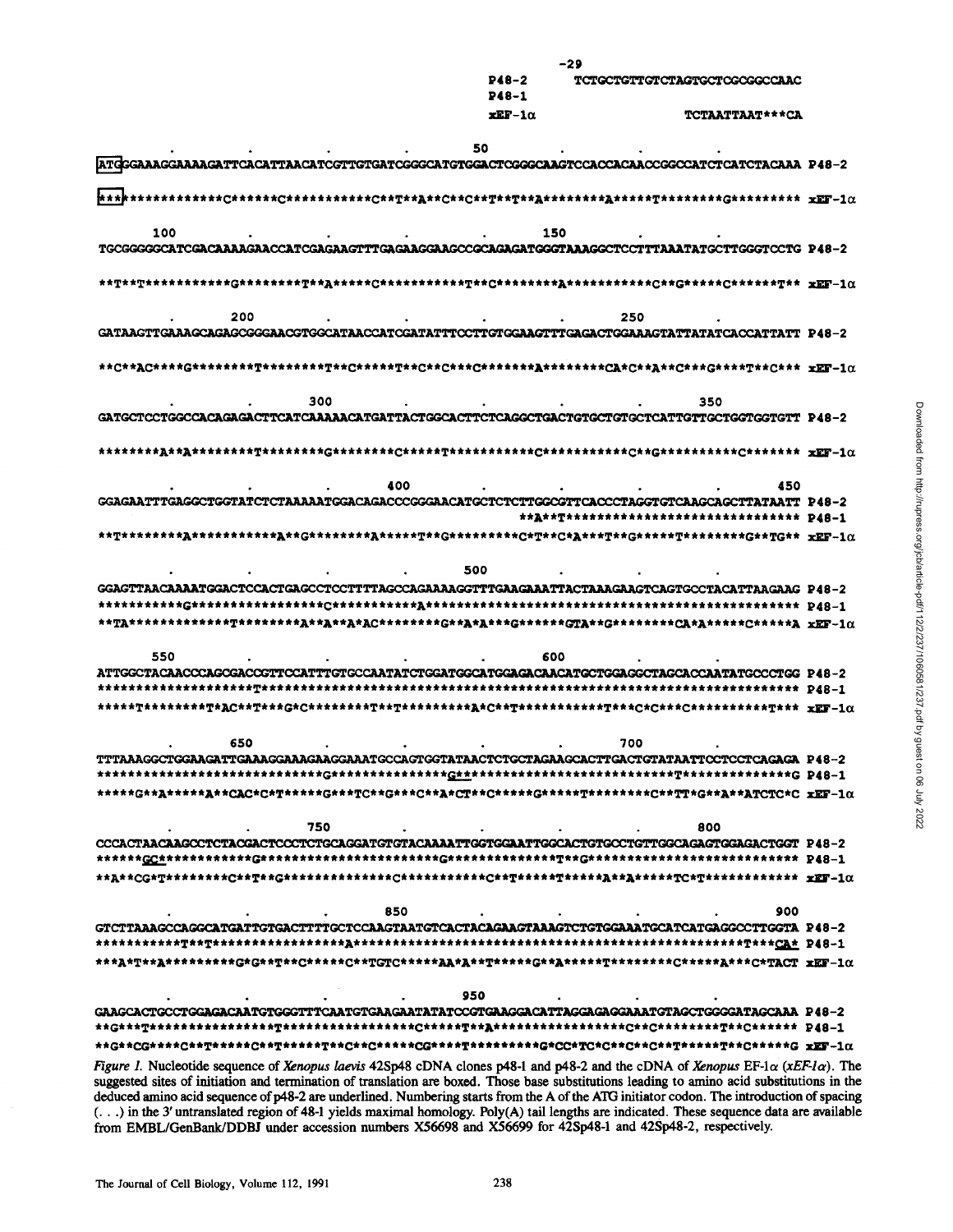

vealed the presence of a consensus in amino acid sequences involved in nucleotide and phosphoryl binding in the G-domain. The reported functional homology of 42Sp48 and EF-1 $\alpha$  suggests that structural homology may also exist between the two proteins and it was therefore of interest to determine the degree of homology between them and other G-binding proteins. In the present study we describe the isolation and characterization of the cDNA for 42Sp48 and  $EF$ -1 $\alpha$  from Xenopus laevis.

## **Materials and Methods**

## **Screening of cDNA Libraries**

The Xenopus Agt10 cDNA libraries were a gift of Professor Eddy De Robertis (University of California, Department of Biological Chemistry, Los Angeles, CA). The phages were plated on E. coli Y1090 and positive plaques were identified by in situ hybridization (Benton and Davis, 1977; Sambrook et al., 1989), purified by replating, and DNA was isolated from 20-ml phage cultures. As a label in the hybridizations  $(\alpha^{-32}P)$  dATP was used, which was incorporated into the DNA probes by nick translation. In the high stringency screenings the final posthybridization wash was in  $0.1 \times$  SSC,  $0.1\%$ SDS, 0.1% sodium pyrophosphate at 67°C. For low stringency washing we used  $1 \times$  SSC, 0.1% SDS, 0.1% sodium pyrophosphate at 37°C.

## **Sequence Analysis**

The Eco RI insert of positive  $\lambda$ gtl0 recombinant clones to be sequenced was subcloned into M13 mp18 (Yanisch-Perron and Sambrook, 1989). Sequencing strategy of xEF-1 $\alpha$ , p48-1, and p48-2 utilized the internal sites for the restriction enzymes Pst I and Bam HI, Pst I and Hin dIII, and Pst I and Sma I, respectively, to create clones containing deletions of these Eco RI subclonings. Thereby, we obtained overlapping sequences for each of the three clones. Partial sequences of the remaining lambda clones were obtained by subcloning and sequencing the ends of the Eco RI inserts. A very large poly (A) tail blocked the sequencing of the 3' end of some clones. The sequence of individual clones was determined by the dideoxynucleotide chain termination method (Sanger et al., 1977; Biggin et al., 1983) using the universal primer, the Sequenase DNA sequencing kit (United States Biochemical Corp., Cleveland, OH), and  $(\alpha^{-35}S)$  dATP.

#### **Southern Blot Analysis**

Approximately 10  $\mu$ g of genomic DNA was restricted with the appropriate enzyme, size fractionated by agarose gel electrophoresis, and transferred to nitrocellulose filters (Schleicher & Schuell, Inc., Keene, NH) (Sambrook et al., 1989). The Southern blot hybridizations were performed using stringent conditions (see above). In the rehybridization experiment the filter was washed at 95°C in water for 5 min in between hybridizations.

## **Results**

Functional (Le Maire and Denis, 1987; Mattaj et al., 1987),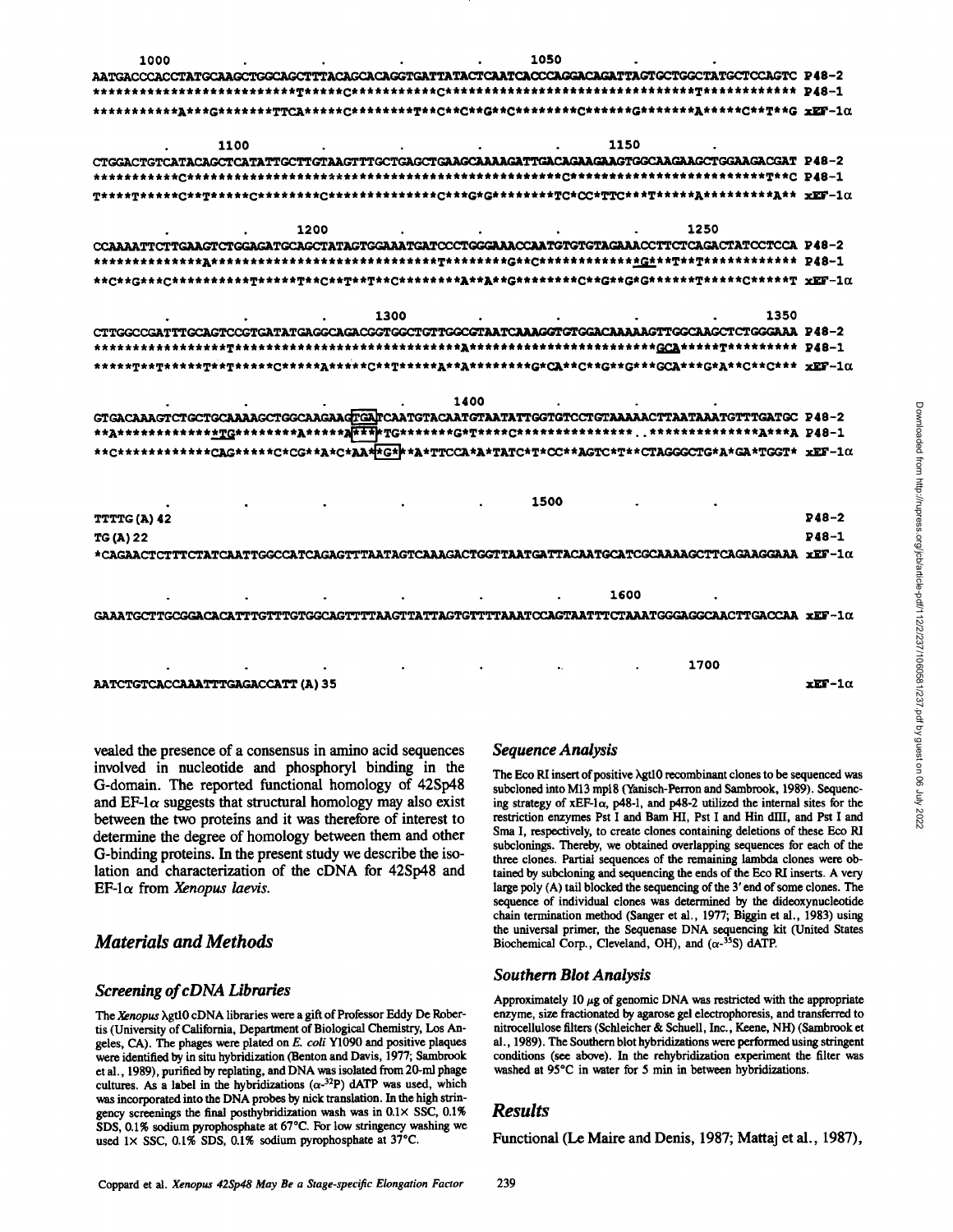|           | ı                                                                     |     |
|-----------|-----------------------------------------------------------------------|-----|
| $P48 - 2$ | MGKEKIHINIVVIGHVDSGKSTTTGHLIYKCGGIDKRTIEKFEKEAAEMGKGSFK               | 54  |
| $xEF-1a$  |                                                                       | 54  |
| hEF-1a    |                                                                       | 54  |
| $EF-Tu$   | *S***FERTKP*V*VGT*****H**L*AAITTVLAKTYGGAAR                           | 44  |
|           |                                                                       |     |
|           | 2                                                                     |     |
| $P48 - 2$ | YAWVLDKLKAERERGITIDISLWKFETGKYYITIIDAPGHRDFIKNMITGTSQADCAVLI          | 114 |
| $xEF-1a$  |                                                                       | 114 |
| hEF-la    |                                                                       | 114 |
| $EF-Tu$   | AFDQI*NAPE*KA*****NT*HVEYD*PTRHYAHV <b>EE**</b> *A*YV******AA*M*G*I*V | 104 |
|           |                                                                       |     |
|           |                                                                       |     |
|           | 3.                                                                    |     |
| $P48-2$   | VAGGVGEFEAGISKNGQTREHALLAFTLGVKQLIIGVNKMDSTEPPFSQKRFEEITKEVS          | 174 |
| $P48 - 1$ | *** <b>******************</b> *                                       | 22  |
| $xEF-1a$  |                                                                       | 174 |
| hEF-la    |                                                                       | 174 |
| $EF-Tu$   | **ATD*PMP*****I**GRQV**PYI*VFI <sup>**</sup> C*. MVDDEELLELVEMEVRE    | 155 |
|           |                                                                       |     |
|           |                                                                       |     |
| $P48 - 2$ | AYIKKIGYNPATVPFVPISGWHGDNMLEASTNMPWFKGWKIERKEGNASGITLLEALDC.          | 233 |
| $P48 - 1$ |                                                                       | 81  |
| xEF-la    |                                                                       | 233 |
| hEF-la    |                                                                       | 233 |
| $EF-Tu$   | L.LSQYDFPGDDT.PIVRG*ALKALEGDA*WE*KILE*AGF**SY                         | 198 |
|           |                                                                       |     |
|           |                                                                       |     |
| $P48-2$   | IIPPQRPTNKPLRLPLQDVYKIGGIGTVPVGRVETGVLKPGMIVTFAPSNVTTEVKS             | 290 |
| $P48 - 1$ |                                                                       | 138 |
|           |                                                                       | 290 |
| xEF-la    | *L**S***D*****************************I****V*****V** ******           |     |
| $hEF-1a$  |                                                                       | 290 |
| $EF-Tu$   | *PE*E*AID**FL**IE**FS*S*R***VT****R*II*V*EE*EIVGIKETOKS*CTG.          | 257 |
|           |                                                                       |     |
|           |                                                                       |     |
| $P48 - 2$ | VEMHHEALVEALPGDNVGFNVKNISVKDIRRGNVAGDSKNDPPMQAGSFTAQVIILNHPG          | 350 |
| $P48 - 1$ |                                                                       | 198 |
| xEF-la    |                                                                       | 350 |
| hEF-1a    |                                                                       | 350 |
| $EF-Tu$   | ***FRKL*D*GRA*E***VLLRG*KREE*E**0*LAKPGTIK*HTK*ESE*Y**SKDE            | 315 |
|           |                                                                       |     |
|           |                                                                       |     |
| $P48 - 2$ | QISAGYAPVLDCHTAHIACKFAELKQK.IDRRSGKKLEDDPKFLKSGDAAIVEMI               | 404 |
| $P48 - 1$ |                                                                       | 252 |
| $xEF-1a$  |                                                                       | 404 |
| $hEF-1a$  |                                                                       | 404 |
| $EF-Tu$   | GGRHTPFFK**R*QFYFR*TDVTGTI.**PEGVEMVMP**                              | 355 |
|           |                                                                       |     |
|           |                                                                       |     |
| $P48 - 2$ | PGKPMCVETFSDYPPL.G.RFAVRDMRQTVAVGVIKGVDKKLASSGKVTKSAAKAGKK            | 460 |
| $P48 - 1$ |                                                                       | 309 |
| $xEF-1a$  |                                                                       | 461 |
|           |                                                                       |     |
| $hEF-1a$  |                                                                       | 461 |
| EF-Tu     | .NIK*V*TLIHPIAMDD*L***I*EGGR**GA**VAK*LS                              | 393 |

Figure 2. The amino acid sequence of 42Sp48 as deduced from cDNA clones p48-1 and p48-2. The amino acid sequences of Xenopus EF-1 $\alpha$  (xEF-la), deduced from the cDNA clone xEF-1 $\alpha$ , that of the human cDNA clone CEF4 (Madsen et al., 1990) (hEF-la), and that published for EF-Tu from E. coli (Arai et al., 1980) are also shown. The initiator methionine has been designated amino acid position 0. The sequences are aligned around the conserved phosphoryl and guanine binding structures (boxed) (Nyborg and la Cour, 1989) and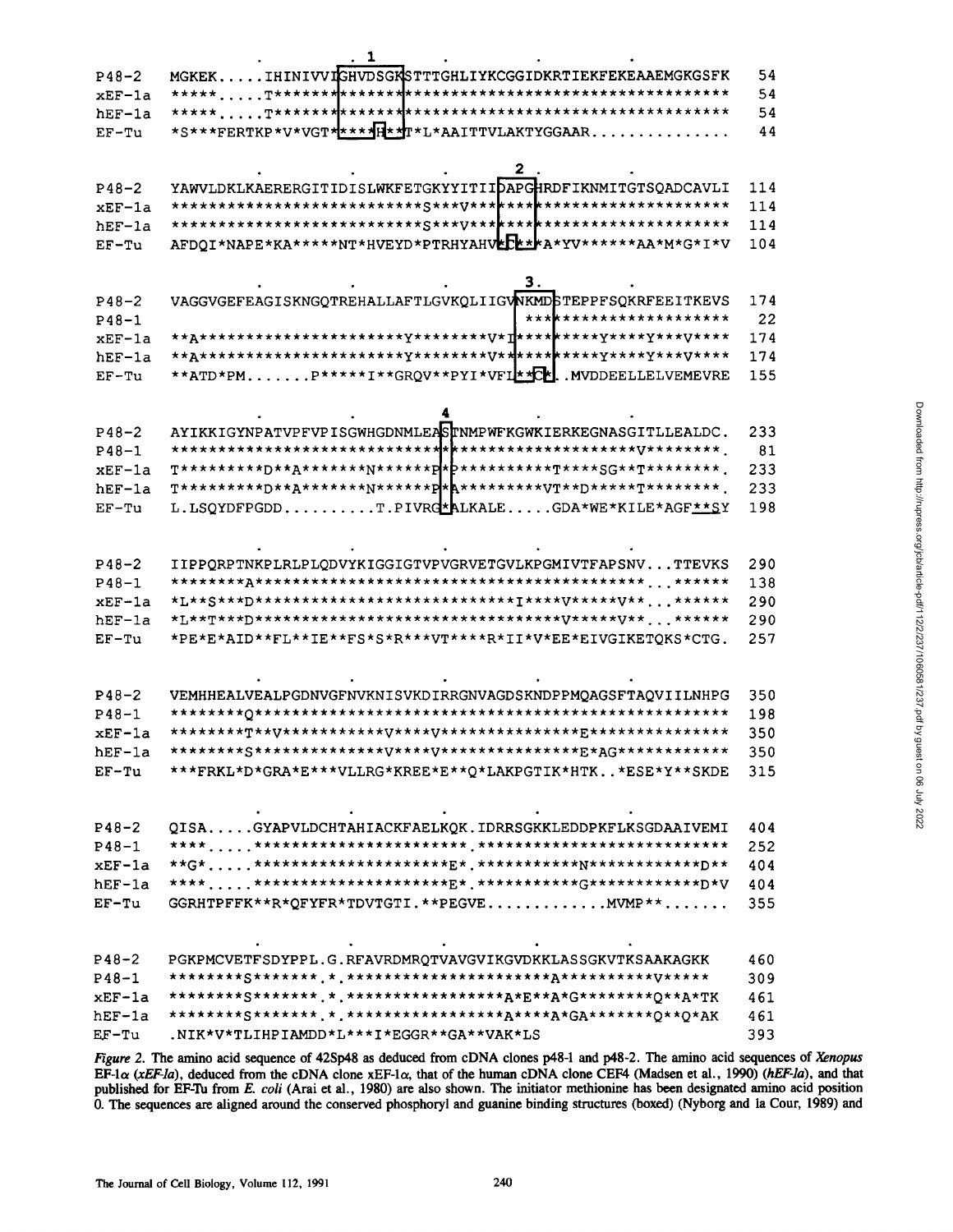immunological (Mattaj et al., 1987), and partial protein sequence homology (Viel et al., 1987) between eukaryotic EF- $1\alpha$  and 42Sp48 suggest that the two proteins are closely related and that their corresponding mRNA sequences are homologous. We have previously reported that 42Sp48 disappears soon after the onset of vitellogenesis, while the EF- $1\alpha$  concentration remains essentially unchanged during this transition (Mattaj et al., 1987). Therefore, in an attempt to isolate cDNAs for both  $42Sp48$  and EF-1 $\alpha$ , we screened hgtl0 eDNA libraries of polyA mRNA prepared from mixedstage oocytes (stages 1-12) and tailbud (stage 22) toads.  $E\mathbf{F-1}\alpha$  is very well conserved throughout eukaryotic evolution. Therefore, the 1.7-kb human EF-1 $\alpha$  cDNA clone, CEF4 (Madsen et al., 1990), which contains the entire coding region of 1,386 bp, was used as a probe for screening the  $\lambda$ gtl $0$ cDNA libraries.

## *Isolation of EF-h~ cDNA Sequences*

The two eDNA libraries were screened with the CEF4 probe at high stringency. Partial sequencing of three positive clones isolated from the tailbud and two clones from the mixed stage oocyte eDNA library, revealed that they contained sequences almost identical in overlapping regions and very similar to that published previously for *Xenopus* EF-1 $\alpha$ (Krieg et ai., 1989). The complete sequence of the largest of these five clones ( $xEF-l\alpha$ ) was determined (Fig. 1). The sequence of 1,661 bp revealed a large open reading frame (ORF) capable of encoding the entire  $E\overline{F}$ -1 $\alpha$  protein of 462 amino acids (Fig. 2). This ORF is preceded 15 bp by 5' leader sequence and followed by 257 bp with a poly A tail at its extreme 3' end. Comparison of the xEF-l $\alpha$  sequence with that previously reported for *Xenopus*  $EF$ -1 $\alpha$  cDNA reveals several silent mutations in the coding region and one mutation that leads to the incorporation of aspargine at position eight (Fig. 2) in the deduced amino acid sequence replacing lysine. These distinct cDNA sequences of almost identical coding potential are indicative of allelic variation within the *Xenopus laevis*  $EF$ -l $\alpha$  gene(s).

## *Isolation of 42Sp48 cDNA Sequences*

Reduction in the stringency of the screening procedure revealed an additional set of clones in the mixed stage oocyte library that were low stringency positive and high stringency negative using CEF4 as probe. Three such clones were selected and analyzed for insert size. The largest of the clones, p48-1, was sequenced (Fig. 1). Comparison of this cDNA sequence with that obtained for  $xEF-1\alpha$  demonstrated limited homology, as predicted by their positivity in low stringency and negativity at high stringency hybridization conditions. Since p48-1 was not long enough to encode the entire 42Sp48 sequence, it was subsequently used to rescreen the mixed stage oocyte library at high stringency, yielding 10 clones which were assessed for insert size. The clone containing the largest insert, p48-2, was sequenced.

The insert of p48-2 was found to be 1,473 bp in length and contained 29 bp of the untranslated 5' leader sequence followed by an ORF of 1,386 bp including the TGA stop codon and a 3' untranslated region of 58 bp. The 3' region contained the polyadenylation signal AATAAA located 15 bp upstream of a poly (A) stretch at the ultimate 3' end. The ORF starting at the first ATG initiation codon has the potential of encoding a protein of 461 amino acids with a calculated molecular mass of 50,130 D. This value is close to the 48 kD determined for the 42Sp48 protein by SDS gel electrophoresis. Though no in-frame stop codons were found in the preceding 29-bp sequence, the assignment of this ATG triplet in Fig. 1 as the initiation codon agrees with the consensus sequence for translation initiation (Kozak, 1984).

The insert of p48-1 contains 1,026 bp of the 3' end of the 42Sp48 eDNA including a poly A signal 12 bp upstream of a poly (A) tail. It differs from p48-2 in 56 of 927 nucleotides in the coding region sequenced, in contrast to the two deduced 42Sp48 proteins which differ only in 6 of 309 amino acid positions in this region. Comparison of the sequences shown for 42Sp48 in Fig. 1 reveals that the great majority of differences in the DNA sequences of p48-1 and p48-2 are silent mutations (45 of 56) while 11 lead to amino acid substitutions in the 6 positions in the deduced amino acid sequence.

The high degree of homology in the 3' untranslated regions between p48-1 and p48-2 (see Fig. 1) suggests that these two  $cDNA$  clones represent allelic forms of the  $42Sp48$  gene(s). Interestingly, the nucleotide sequence homology between the coding regions of 42Sp48 and xEF-1 $\alpha$  cDNA clones is 79% in contrast to the homology of 91% between the two proteins. The failure of the two cDNAs to cross-hybridize is thought to be due to the lack of long stretches (>16 bp) of identical sequence in the cDNAs.

## *Estimation of the Expression of 42S p48 and*  $E\mathbf{F-1}\alpha$  *by Screening of cDNA Libraries*

In an attempt to estimate the abundance of messenger RNA for 42Sp48 and EF-1 $\alpha$  in the RNA preparations used in the construction of eDNA libraries from *Xenopus* at various stages of development, libraries from mixed stage oocytes (whole ovary) and tailbud were screened with 32p-labeled  $p48-2$  and *Xenopus* EF-l $\alpha$  cDNA at high stringency. Of 20,000 plaques analyzed from the whole ovary library 20 hybridized with the EF-1 $\alpha$  probe while 50 hybridized with the p48 probe. In the tailbud library, of 50,000 plaques analyzed, 50 hybridized with the EF-1 $\alpha$  probe while no strong binding was detected using the p48 probe.

## *Estimation of Gene Copy Number by Southern Blot Hybridization*

Genomic DNA from *Xenopus* was cleaved with Bam HI, Hind III, Eco RI, or Sau 3A and analyzed by Southern blot hybridization using p48-2 and xEF-1 $\alpha$  cDNA probes (Fig.

spacings  $(...)$  have been introduced to give maximal homology between all sequences. Identities with p48-2 are marked with  $*$  and substitutions indicated with the substituted amino acid. The G-domain of *E. coli* EF-Tu runs from the NH2-terminal to around position 196 and its COOH-terminal end is underlined. Key to boxed sequences:  $(l \text{ and } 2)$  phosphoryl binding sequences;  $(3)$  guanine-specific sequence; (4) base interactive loop sequence.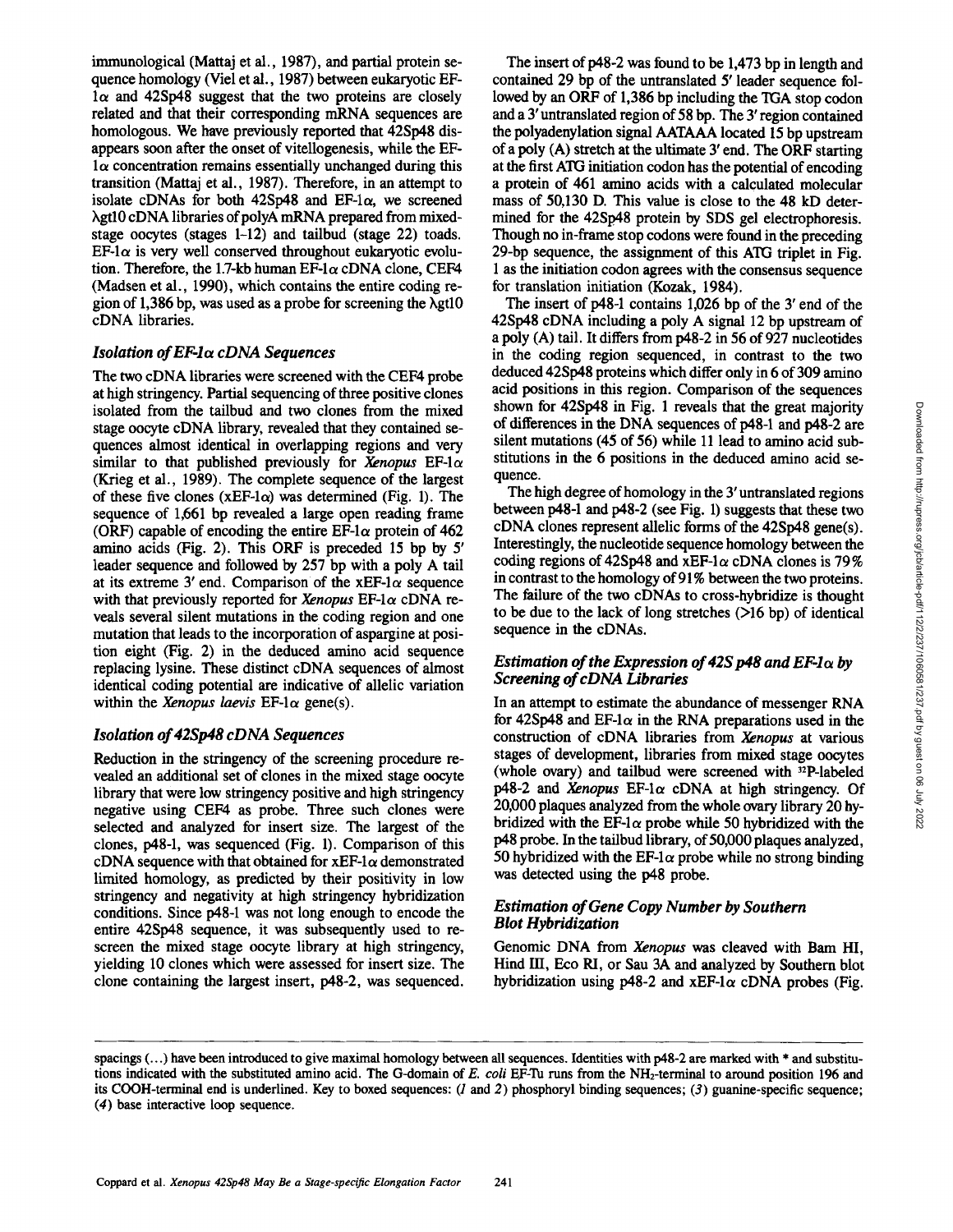

*Figure 3.* Southern blot analysis of *Xenopus* genomic DNA using the 42Sp48 eDNA, p48-2, as hybridization probe. The filter was subsequently rehybridized with the human  $EF$ -l $\alpha$  cDNA, CEF4, as probe. The restriction enzymes used for digestion of the genomic DNA are indicated below each lane: (Barn) Barn HI; *(Hind)*  Hind III: and (Eco) Eco RI. Size markers in kilobases are indicated to the right of the figure. The observed difference in band intensity between CEF4 and p48 is due to the rehybridization procedure.

3). Few major bands were resolved in these digestions with both probes indicating that in *Xenopus the* genes forp48 and  $EF$ -l $\alpha$  are low in copy number. Corresponding Southern blots of Eco RI restricted human and mouse genomic DNA were also hybridized with each of the two probes (results not shown). Multiple bands were resolved with the xEF-1 $\alpha$ probe in both the human and mouse genomic DNA preparations. In contrast, no hybridization was found in human or mouse genomic DNA preparations with the p48-2 eDNA probe.

## *Discussion*

Partial protein sequences have been published previously for 42Sp48 purified from 42S particles (Viel et al., 1987). Comparison of the published 42Sp48 sequence with those deduced here for p48-1 and p48-2 reveal homologies that are not shared with  $EF$ -l $\alpha$ . In addition to general sequence homology, the published sequence shows identity with the deduced p48 sequence at the hypervariable position 299 and at positions 282 and 314 in the deduced sequence, positions in which the two p48 sequences are identical but which differ from EF-1 $\alpha$ . Significantly, these three positions include the only two nonconservative substitutions in the deduced 42Sp48 sequence compared to EF-1 $\alpha$ .

The accumulation of 42Sp48 in stage 1 oocytes has been reported previously (Dixon and Ford, 1982; Mattaj et al., 1983), and the appearance of EF-1 $\alpha$  immunoreactivity in stage three oocytes has been found to coincide with the disappearance of 42Sp48 at this stage (Mattaj et al., 1987). The results obtained by screening stage-specific eDNA libraries with p48 and EF-1 $\alpha$  probes suggest that the levels of message for 42Sp48 were high in the mRNA used to prepare the cDNA library from mixed stage oocytes and low or absent in the tailbud (stage 22) preparations. This result supports the proposal that 42Sp48 is transcribed only in the early stages of oocyte development, whereas  $E\mathbf{F-1}\alpha$  transcription continues throughout this process.

This observation and the homology of the partial protein sequence of 42Sp48 published previously with that deduced from the eDNA of p48, confirm that p48-1 and p48-2 are cDNAs for 42Sp48.

The elongation factors function as carrier molecules trans-

ferring aminoacyl-tRNA to the ribosome. The binding of a GTP molecule is necessary for the formation of the elongation factor-aminoacyl-tRNA complex and is hydrolyzed on the binding of the aminoacyl-tRNA to the ribosome. Secondary functions including protection of the aminoacyl group against hydrolysis have also been attributed to them.

The diversity of binding activities displayed by the elongation factors have also been reported for 42Sp48 (Le Maire and Denis, 1987; Mattaj et al., 1987; Viel et al., 1987), and analysis of the deduced protein sequence of 42Sp48 presented here indicates a high degree of homology with  $E_1 \alpha$ . The 461 amino acid sequence of 42Sp48 differs from that of EF-1 $\alpha$  in 43 positions, 15 of which are conservative substitutions.

Those structural elements of EF-1 $\alpha$  predicted from tertiary structure studies on EF-Tu to be involved in G-binding (Woolley and Clark, 1989) are completely conserved. The elucidation of the three-dimensional structure of the G-binding protein EF-Tu (Nyborg and la Cour, 1989) has allowed prediction of the structure involying the conserved sequences in other G-binding proteins. The G-domain of EF-Tu contains two phosphoryl binding sequences, GHVDGK and DCPG at positions 18-24 and 80-84, respectively, and the G-specific sequence NKCD at positions 135-138. These sequences are highly conserved among G-binding proteins including  $EF$ -1 $\alpha$  and the ras protein p21 (Dever and Merrick, 1989; Jurnak, 1988). They are also found in the protein sequence deduced from p48-2 cDNA at positions 13-19, 90- 93, and 152-155, respectively. These consensus sequences are shown in Fig. 2. The alignment of the conserved elements is based on the three-dimensional structure of EF-Tu and allows the greatest degree of structural homology. 42S p48 aligns with EF-1 $\alpha$  in this model and appears therefore to possess the structural characteristics of this factor. The structure indicates it is guanine specific and therefore the stimulation of 42Sp48 activity by ATP reported previously (Le Maire and Denis, 1987) is probably due to stimulation of the aminoacylation of tRNA.

The sequence ERxRGITI, (at arg-68 in EF-1 $\alpha$ ) thought to be typical for GTP-dependent proteins which bind noninitiator tRNA to the ribosome (Möller et al., 1987) is also conserved in 42Sp48, reinforcing the proposed role of 42Sp48 as an elongation factor in previtellogenic oocytes (Mattaj et al., 1987). A major function of 42Sp48, in association with the 42S particle, may be the protection from hydrolysis of the high levels of aminoacyl-tRNA present at this stage of development.

Considerable variation is observed in the degree of homology between 42Sp48 and EF-1 $\alpha$  at the DNA and protein level. Comparison of the cDNA sequences of p48 and EF-1 $\alpha$ reveals a level of homology of >91% at the protein level and <80% at the DNA level. This would suggest that although 42Sp48 and EF-1 $\alpha$  may be functionally very closely related, diversion of the coding sequences has occurred to prevent genetic recombination while retaining functional homology. The prevention of conversion would also be important for the preservation of the functional difference and stage-specific expression of 42Sp48 over that of EF-1 $\alpha$ , which is expressed at all stages of development. The results of the Southern blot analysis of *Xenopus* genomic DNA with EF-l $\alpha$  and 42Sp48 cDNA probes are shown in Fig. 3, and indicate that these genes are present in low copy numbers. We estimate, based